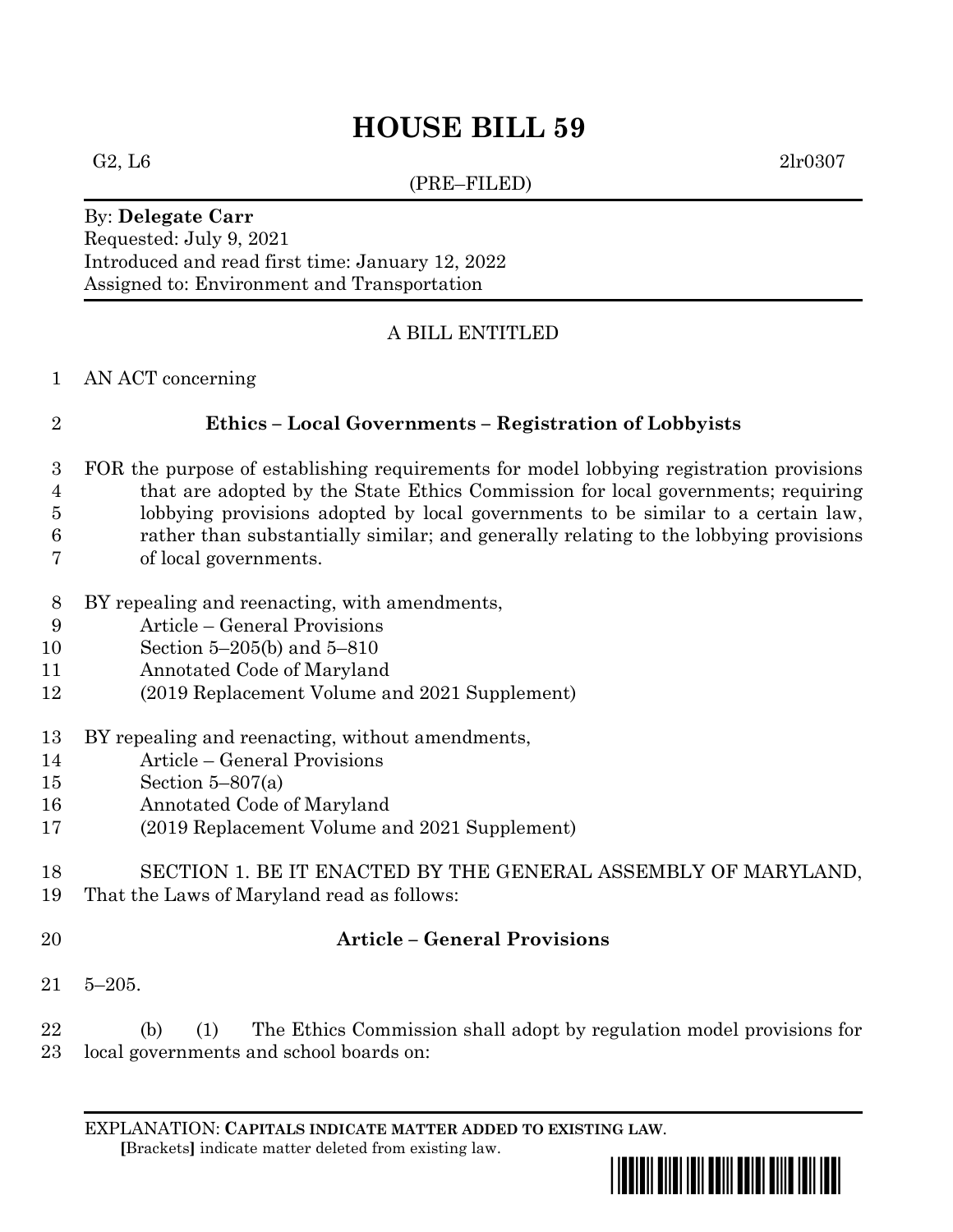|                     | ◢<br>HUUSE DILL 99        |       |                                                                                                                                                                                                            |
|---------------------|---------------------------|-------|------------------------------------------------------------------------------------------------------------------------------------------------------------------------------------------------------------|
|                     |                           | (i)   | conflicts of interest;                                                                                                                                                                                     |
| $\overline{2}$      |                           | (ii)  | financial disclosure; and                                                                                                                                                                                  |
| 3<br>4              | regulation of lobbying.   | (iii) | SUBJECT TO PARAGRAPH (3)<br>OF THIS SUBSECTION,                                                                                                                                                            |
| $\overline{5}$<br>6 | (2)<br>be:                |       | Model provisions adopted under paragraph (1) of this subsection may                                                                                                                                        |
|                     |                           | (i)   | adopted by any local jurisdiction or school board; or                                                                                                                                                      |
| 8<br>9              | Subtitle 8 of this title. | (ii)  | imposed on a local jurisdiction or school board in accordance with                                                                                                                                         |
| 10<br>11<br>12      | (3)<br><b>GOVERNMENTS</b> | (I)   | THE MODEL LOBBYING PROVISIONS ADOPTED<br><b>BY THE</b><br>ETHICS COMMISSION UNDER PARAGRAPH (1) OF THIS SUBSECTION FOR LOCAL<br>SHALL REQUIRE AN ENTITY<br><b>ENGAGES</b><br>THAT<br>IN<br><b>LOBBYING</b> |
|                     |                           |       |                                                                                                                                                                                                            |

**HOUSE BILL 59** 

 **ACTIVITIES COMPARABLE TO THOSE IDENTIFIED IN § 5–702(A)(1) AND (2) OF THIS TITLE TO REGISTER WITH THE AGENCY RESPONSIBLE FOR IMPLEMENTING THE LOBBYING PROVISIONS AND BE A REGULATED LOBBYIST UNDER THE LOBBYING PROVISIONS.**

 **(II) THE MODEL LOBBYING PROVISIONS ADOPTED BY THE ETHICS COMMISSION UNDER PARAGRAPH (1) OF THIS SUBSECTION FOR LOCAL GOVERNMENTS MAY REQUIRE AN ENTITY TO REGISTER WITH THE AGENCY RESPONSIBLE FOR IMPLEMENTING THE LOBBYING PROVISIONS AND BE A REGULATED LOBBYIST IF THE ENTITY ENGAGES IN OTHER FORMS OF LOBBYING.**

5–807.

 (a) Subject to § 5–209 of this title, each county and each municipal corporation shall enact provisions to govern the public ethics of local officials relating to:

- (1) conflicts of interest;
- (2) financial disclosure; and
- (3) lobbying.

5–810.

 The lobbying provisions enacted by a county or municipal corporation under § 5–807 of this subtitle: